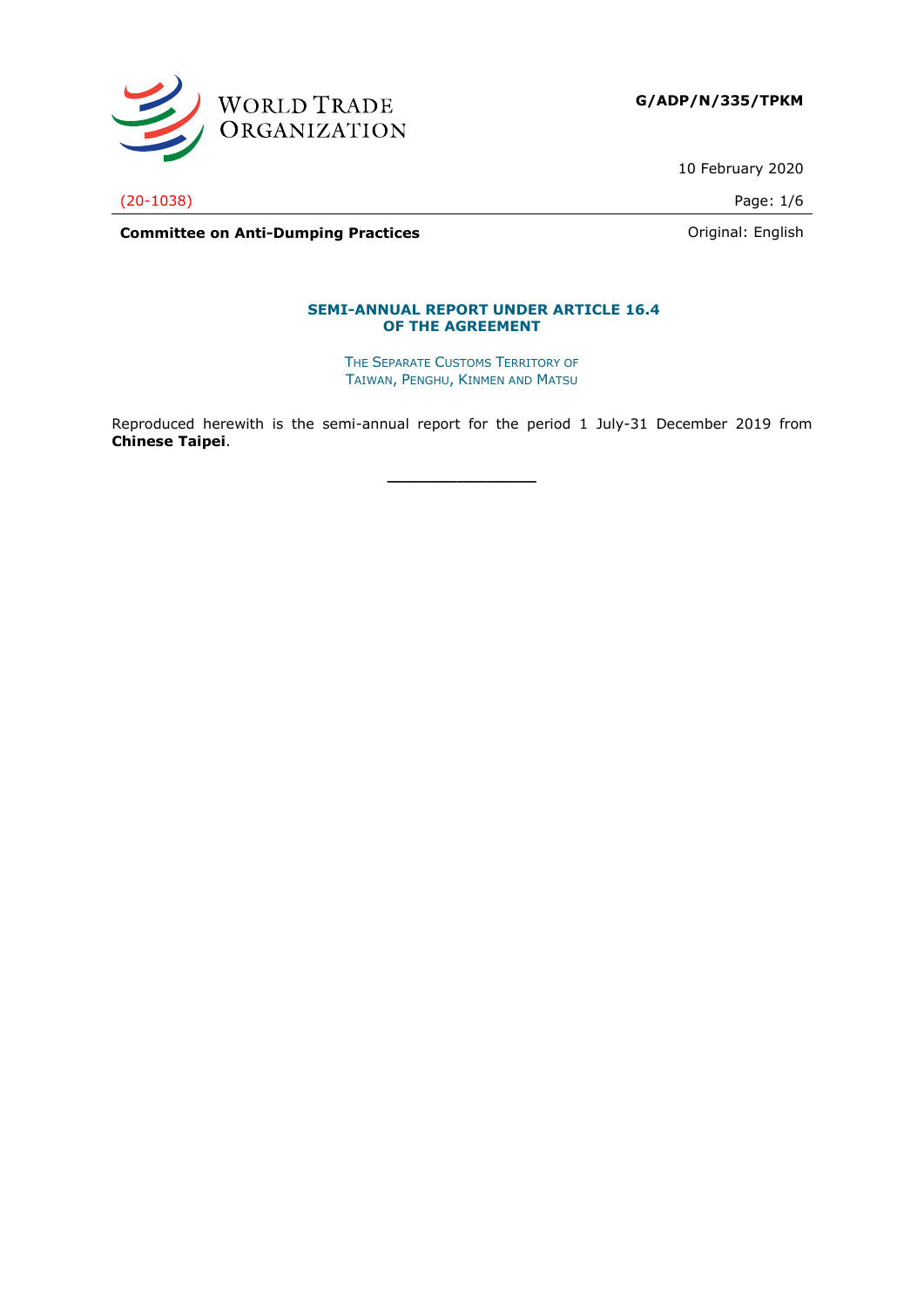## **SEMI-ANNUAL REPORT OF ANTI-DUMPING ACTIONS<sup>2</sup>**

FOR THE PERIOD 1 JULY-31 DECEMBER 2019

# **Original Investigations**

| <b>Country or</b> | Product                | <b>Initiation</b> | <b>Provisional</b>    | <b>Final measures</b>  |                | <b>No final</b>          | Other         | <b>Trade data</b>             |               | <b>Basis for</b> |
|-------------------|------------------------|-------------------|-----------------------|------------------------|----------------|--------------------------|---------------|-------------------------------|---------------|------------------|
| customs           |                        |                   | measures and          | <b>Definitive duty</b> | <b>Price</b>   | measures/                |               | (from published report(s))    |               | normal value     |
| territory         |                        |                   | preliminary           |                        | undertaking    | termination              |               |                               |               | determination    |
|                   |                        |                   | determinations        |                        |                |                          |               |                               |               |                  |
|                   | Description;           | Date; period of   | Date of duties;       | Date of duties;        | Date of        | Date,                    | Date,         | Import volume                 | Import        | Codes for all    |
|                   | HS 6-digit category    | investigation     | range of              | range of individual    | application;   | reason                   | explanation   | or value                      | volume as %   | bases used in    |
|                   | covering investigated  | (D-dumping;       | individual            | dumping margins;       | range of       |                          |               | (units/                       | of apparent   | proceeding;      |
|                   | $product^3$ ;          | I-injury)         | dumping               | "other" rates;         | individual     |                          |               | currency);                    | domestic      |                  |
|                   | ID number;             |                   | margins; "other"      | [range of applied]     | dumping        |                          |               | product                       | consumption   |                  |
|                   | (*) if investigation   |                   | rates; [range of      | rates if different,    | margins or     |                          |               | coverage,                     | or as % of    |                  |
|                   | of $>1$ country        |                   | applied rates if      | reason]                | minimum prices |                          |               | period, if                    | total imports |                  |
|                   |                        |                   | different,<br>reason] |                        |                |                          |               | different from<br>cols. $2/3$ |               |                  |
| 1                 | ,                      | з.                |                       | 5.                     | 6              | $\overline{\phantom{a}}$ | 8             |                               | 10            | 11               |
| China             | Certain carbon cold-   | 16.04.2018;       | No provisional        | P: 09.10.2019;         |                |                          | 09.10.2019;   | 144,567MT;                    | 43.8%         | FA;              |
|                   | rolled steel products; | $D: 01.01.2017 -$ | measures;             | "other"                |                |                          | Suspension of | year of 2018                  | (of total     | NME;             |
|                   | 7209.15, 7209.16,      | 31.12.2017        | P: 17.05.2019         | rates: 36.77%          |                |                          | the measure   |                               | imports)      | TMP (India)      |
|                   | 7209.17, 7209.18,      | $I: 01.01.2015 -$ |                       | C: The measure is      |                |                          | levied due to |                               |               |                  |
|                   | 7209.25, 7209.26,      | 31.03.2019        |                       | suspended due to       |                |                          | the overall   |                               |               |                  |
|                   | 7209.27, 7209.28,      |                   |                       | the overall            |                |                          | economic      |                               |               |                  |
|                   | 7209.90, 7210.70,      |                   |                       | economic               |                |                          | interests.    |                               |               |                  |
|                   | 7210.90, 7211.23,      |                   |                       | interests.             |                |                          |               |                               |               |                  |
|                   | 7211.29, 7211.90,      |                   |                       |                        |                |                          |               |                               |               |                  |
|                   | 7212.40, 7212.50,      |                   |                       |                        |                |                          |               |                               |               |                  |
|                   | 7212.60, 7225.19,      |                   |                       |                        |                |                          |               |                               |               |                  |
|                   | 7225.50, 7225.99,      |                   |                       |                        |                |                          |               |                               |               |                  |
|                   | 7226.19, 7226.92,      |                   |                       |                        |                |                          |               |                               |               |                  |
|                   | 7226.99;               |                   |                       |                        |                |                          |               |                               |               |                  |
|                   | 18-0001-CHN            |                   |                       |                        |                |                          |               |                               |               |                  |

<sup>1</sup> Website address where published reports on investigations are available: [https://eweb.customs.gov.tw/cp.aspx?n=0C371CDB1DCA3BF8&s=FDF63428463757B9.](https://eweb.customs.gov.tw/cp.aspx?n=0C371CDB1DCA3BF8&s=FDF63428463757B9)

 $<sup>2</sup>$  All terms and column headings used in this format have the meanings assigned to them in the instructions.</sup>

 $3$  For reference purposes only.

-<br>- 2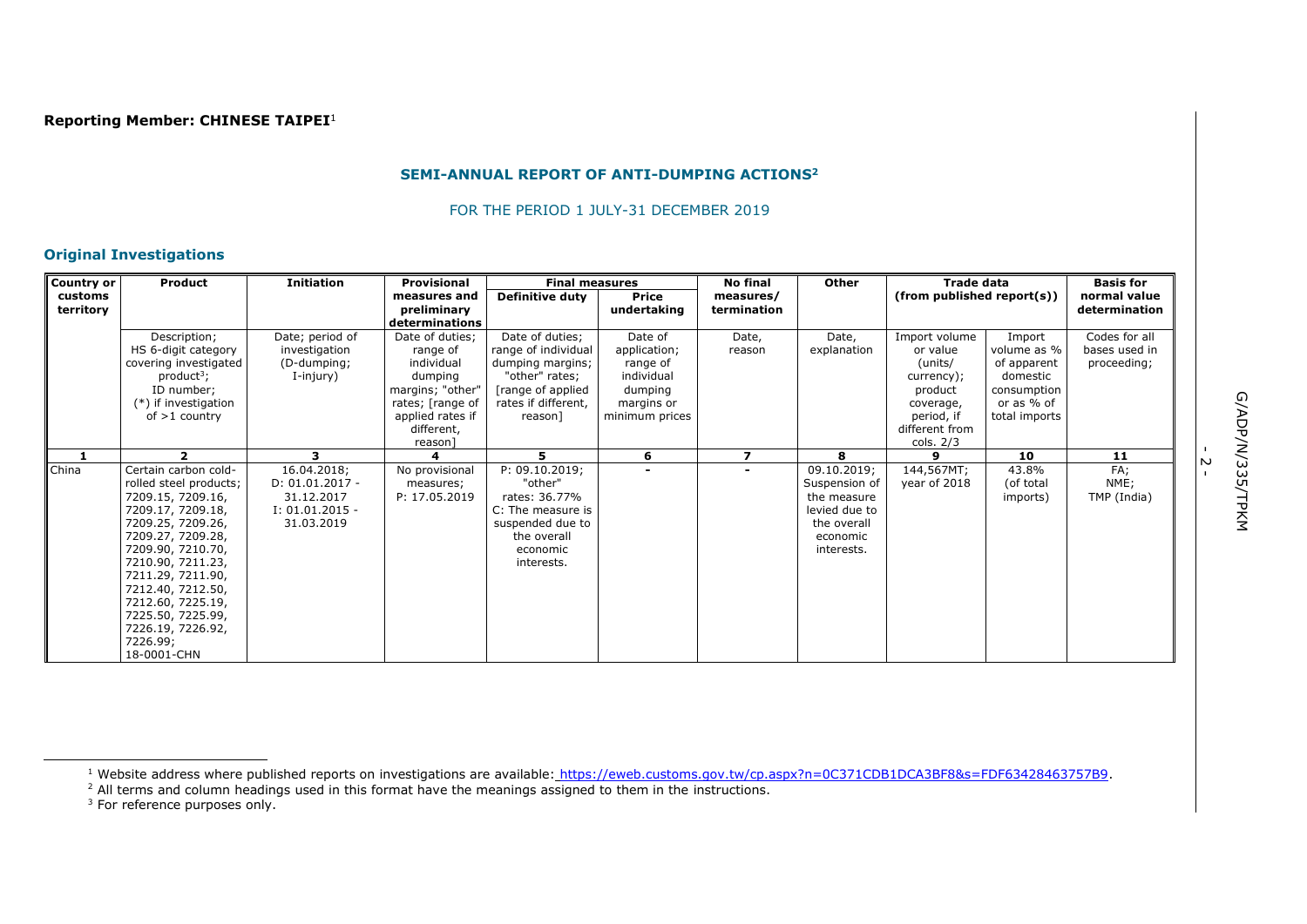|          |                       |                   |                |                   |        |               |              | 10        |             |
|----------|-----------------------|-------------------|----------------|-------------------|--------|---------------|--------------|-----------|-------------|
| China    | Certain flat-rolled   | 16.04.2018;       | No provisional | P: 09.10.2019;    | $\sim$ | 09.10.2019;   | 518,526MT;   | 56.3%     | FA:         |
| (Cont'd) | products of stainless | D: 01.01.2017 -   | measures;      | 26.68%;           |        | Suspension of | vear of 2018 | (of total | NME;        |
|          | steel, hot-rolled;    | 31.12.2017        | P: 17.05.2019  | "other"           |        | the measure   |              | imports)  | TMP (Korea) |
|          | 7219.11, 7219.12,     | $I: 01.01.2015 -$ |                | rates: 32.58%     |        | levied due to |              |           |             |
|          | 7219.13, 7219.14,     | 31.03.2019        |                | C: The measure is |        | the overall   |              |           |             |
|          | 7219.21, 7219.22,     |                   |                | suspended due to  |        | economic      |              |           |             |
|          | 7219.23, 7219.24,     |                   |                | the overall       |        | interests.    |              |           |             |
|          | 7220.11, 7220.12;     |                   |                | economic          |        |               |              |           |             |
|          | 18-0002-CHN           |                   |                | interests.        |        |               |              |           |             |

ا<br>س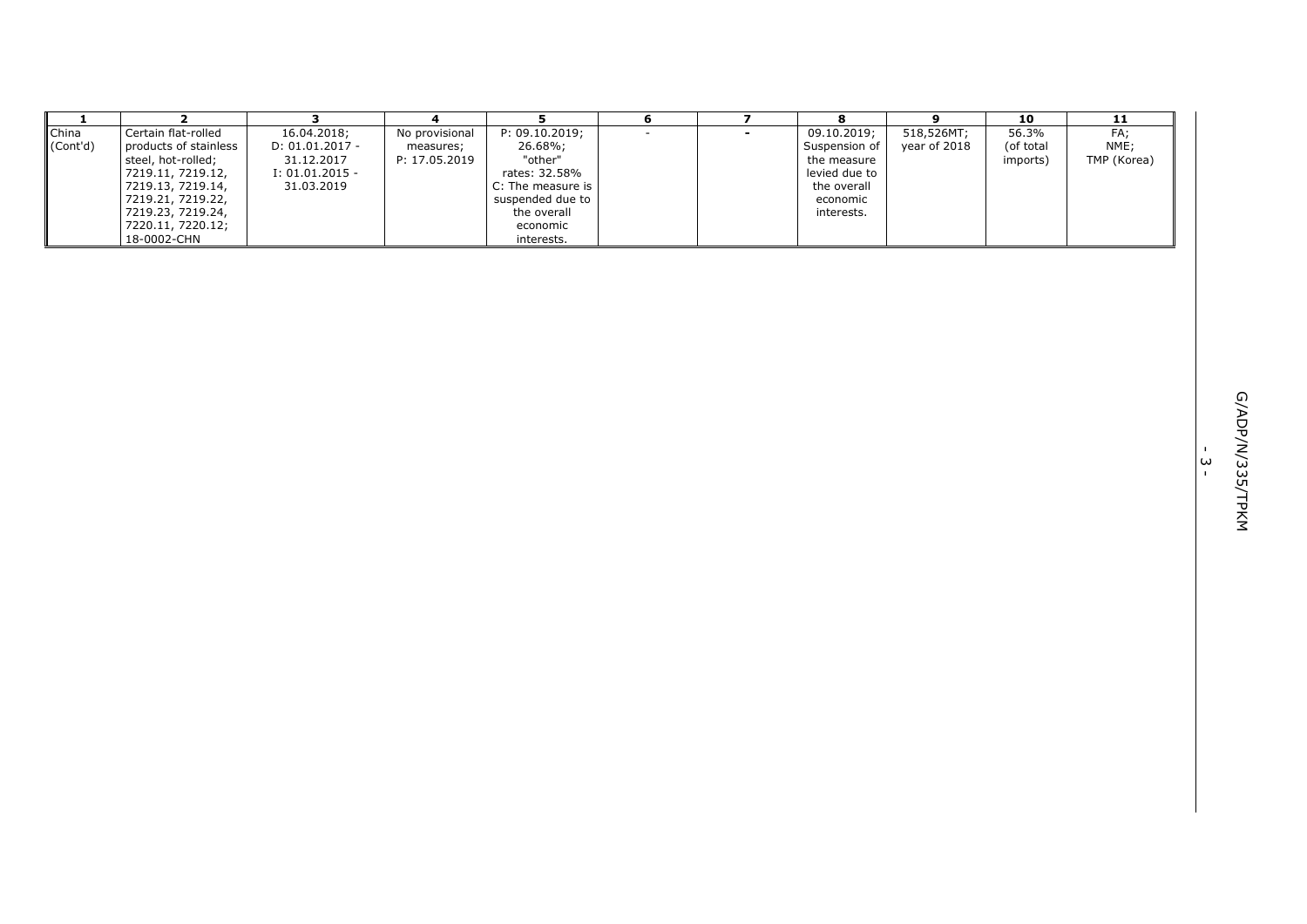# **Reviews/Other subsequent proceedings**

| Country                    | <b>Product</b>                                                                                                                                                        | <b>Initiation</b>                                                                         | Preliminary                                                                                                                          |                                                                                                                                    | <b>Final results</b>                                                                                          | <b>Revocation</b> | Other (e.g.,                                   | <b>Trade Data (if available from</b>                                                                                 |                                                                                                | <b>Basis for normal</b>                   |
|----------------------------|-----------------------------------------------------------------------------------------------------------------------------------------------------------------------|-------------------------------------------------------------------------------------------|--------------------------------------------------------------------------------------------------------------------------------------|------------------------------------------------------------------------------------------------------------------------------------|---------------------------------------------------------------------------------------------------------------|-------------------|------------------------------------------------|----------------------------------------------------------------------------------------------------------------------|------------------------------------------------------------------------------------------------|-------------------------------------------|
| or<br>customs<br>territory |                                                                                                                                                                       |                                                                                           | results/<br>determination                                                                                                            | <b>Definitive duty</b>                                                                                                             | Price<br>undertaking                                                                                          | of Measures       | procedures<br>not affecting<br>the duty level) | published report(s) on<br>proceeding)                                                                                |                                                                                                | value<br>determination                    |
|                            | Description;<br>HS 6-digit category<br>covering investigated<br>product; ID number;<br>(*) if investigation<br>of $>1$ country                                        | Date, Type of<br>Review or<br>Procedure<br>(code), Period<br>Covered                      | Effective date;<br>range of individual<br>dumping margins;<br>"other" rates;<br>[range of applied]<br>rates if different,<br>reason1 | Effective date,<br>range of individual<br>dumping margins;<br>"other" rates;<br>range of applied<br>rates if different,<br>reason] | Effective date;<br>range of individual<br>dumping margins<br>or minimum<br>prices; or other<br>outcome (code) | Date,<br>reason   | Date,<br>explanation                           | Import volume<br>or value<br>(units/currency;<br>product<br>coverage,<br>period, if<br>different from<br>cols. $2/3$ | Import<br>volume as %<br>of apparent<br>domestic<br>consumption<br>or as % of<br>total imports | Codes for all bases<br>used in proceeding |
| 1                          | $\overline{2}$                                                                                                                                                        | 3                                                                                         | 4                                                                                                                                    | 5.                                                                                                                                 | 6                                                                                                             | $\overline{ }$    | 8                                              | 9                                                                                                                    | 10                                                                                             | 11                                        |
| China                      | Flat-rolled products of<br>stainless steel, cold-<br>rolled, whether in coils<br>or sheets $(*)$<br>7219.32, 7219.33,<br>7219.34, 7219.35,<br>7220.20;<br>13-0001-CHN | 08.08.2018;<br>SNR;<br>$D: 01.07.2017 -$<br>30.06.2018<br>$I: 01.01.2013 -$<br>31.12.2018 |                                                                                                                                      | P and C:<br>29.08.2019;<br>"other"<br>rates: 38.11%                                                                                | $\blacksquare$                                                                                                |                   |                                                | 9,525MT;<br>year of 2018                                                                                             | 22.8%<br>(of total<br>imports)                                                                 | FA;<br>NME;<br>TMP (Korea)                |
| Korea,<br>Rep. of          | Flat-rolled products of<br>stainless steel, cold-<br>rolled, whether in coils<br>or sheets $(*)$<br>7219.32, 7219.33,<br>7219.34, 7219.35,<br>7220.20;<br>13-0001-KOR | 08.08.2018;<br>SNR:<br>$D: 01.07.2017 -$<br>30.06.2018<br>$I: 01.01.2013 -$<br>31.12.2018 |                                                                                                                                      | $P$ and $C$ :<br>29.08.2019;<br>"other"<br>rates: 37.65%                                                                           |                                                                                                               |                   |                                                | 5,470MT;<br>year of 2018                                                                                             | 13.1%<br>(of total<br>imports)                                                                 | FA;<br>HMP                                |

CF Information not provided for reasons of confidentiality<br>
n/a mot available constructed value in the constructed value of the constructed value in the constructed value

IR Interim review<br>
TMP Third country p

TMP Third country price<br>FA use of Facts Availab

EXAM & SCRIM , Price

- 
- n/a not available and the set of the set of the set of the set of the set of the set of the set of the set of the set of the set of the set of the set of the set of the set of the set of the set of the set of the set of th
- LDR Lesser duty **Example 2** Local LDR Lesser duty collection and the URR Lesser duty collection commencement of duty collection C Date of commencement of duty collection and LDR Lesser duty  $\sim$  Date of commencement of dut
- SNR Sunset review EXP Measure expired without review expired without review expired without review expired without review expired without review expired without review expired without review expired without review expired
	- HMP Home market price<br>NME Non-Market Econom
	- Non-Market Economy

- 4 -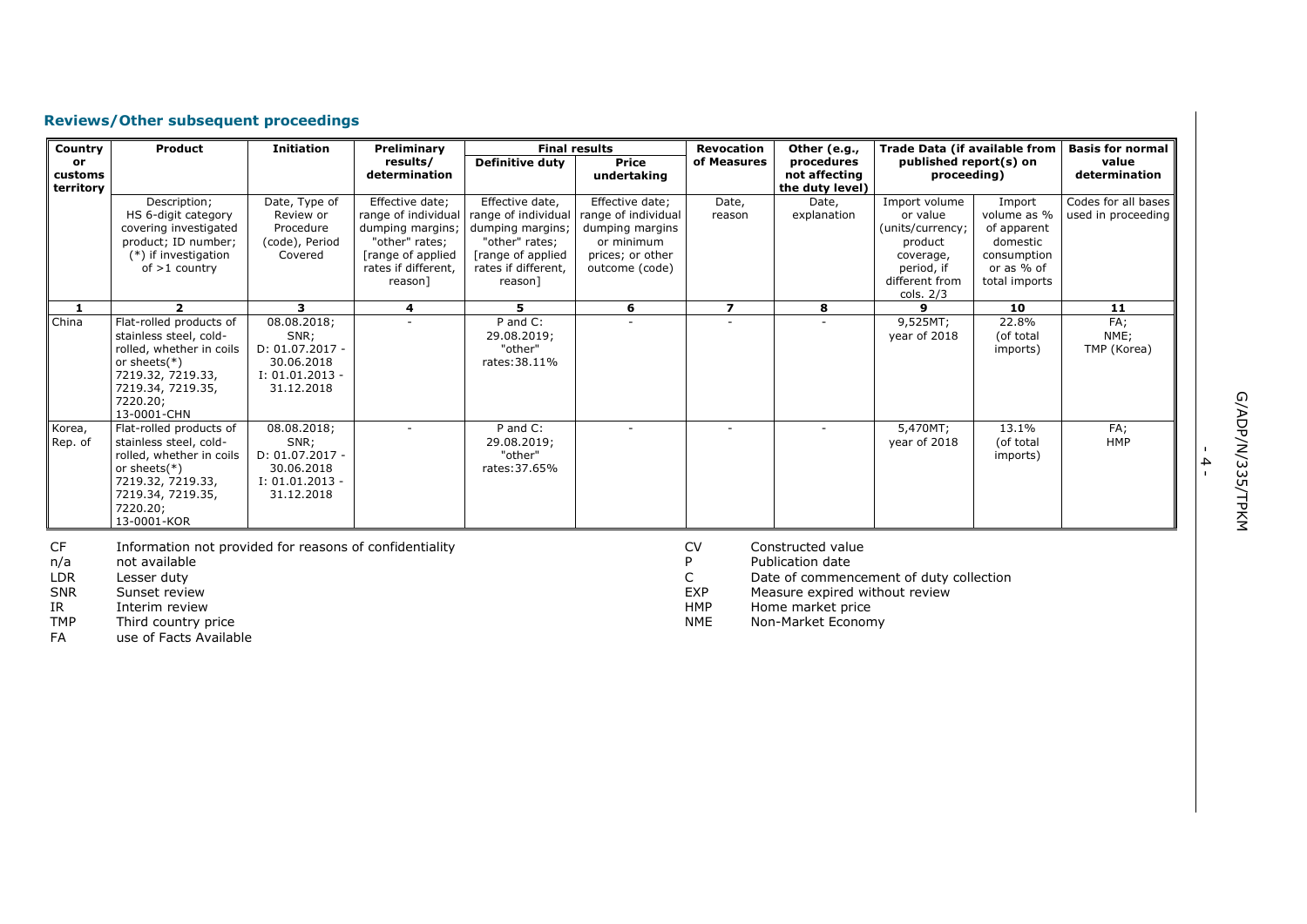## G/ADP/N/335/TPKM

#### - 5 -

## **ANNEXES**

#### DEFINITIVE ANTI-DUMPING MEASURES IN FORCE AS OF 31 DECEMBER 2019

| Country/<br><b>Customs</b><br><b>Territory</b> | <b>Product, investigation ID</b><br>number                                                                       | Measure(s)    | Date of original<br>imposition; publication<br>reference        | Date(s) of<br>extension;<br>publication<br>reference(s)                                                          |
|------------------------------------------------|------------------------------------------------------------------------------------------------------------------|---------------|-----------------------------------------------------------------|------------------------------------------------------------------------------------------------------------------|
| Brazil                                         | Carbon steel plate (*);<br>16-0002-BRA                                                                           | Duties        | 22.08.2016;<br>(20.02.2017<br>Gazette, 1061003661) <sup>1</sup> |                                                                                                                  |
| China                                          | Towelling Products<br>06-0001                                                                                    | Duties        | 01.06.2006;<br>(19.09.2006<br>Gazette, 09505505101)             | 20.12.2011;<br>(19.12.2011)<br>Gazette,<br>10005922250)<br>21.12.2017;<br>(20.12.2017<br>Gazette,<br>1061027368) |
|                                                | Certain Footwear<br>07-0001                                                                                      | Duties        | 16.03.2007;<br>(12.07.2007<br>Gazette, 09605503710)             | 13.12.2012;<br>(13.12.2012)<br>Gazette,<br>10105538220)<br>17.01.2019;<br>(17.01.2019<br>Gazette,<br>1081001242) |
|                                                |                                                                                                                  | Undertaking   | 16.03.2007;<br>(12.07.2007<br>Gazette, 09605503710)             | 22.04.2013:<br>(17.04.2013)<br>Gazette,<br>1021008347)<br>17.06.2019;<br>(17.06.2019<br>Gazette,<br>1081012646)  |
|                                                | Benzoyl peroxide (BPO)<br>09-0001                                                                                | Duties        | 20.05.2010;<br>(01.10.2010<br>Gazette, 09905908550)             | 14.03.2016;<br>(14.03.2016<br>Gazette,<br>1051005381)                                                            |
|                                                | Portland Cement Type I, II<br>and its Clinker;<br>10-0002                                                        | Duties        | 30.05.2011<br>(19.10.2011<br>Gazette, 10005909280)              | 20.02.2017;<br>(20.02.2017<br>Gazette,<br>1061003663)                                                            |
|                                                | Flat-rolled products of<br>stainless steel, cold-rolled,<br>whether in coils or<br>sheets $(*)$ ;<br>13-0001-CHN | Duties        | 15.08.2013;<br>(05.03.2014)<br>Gazette, 1031004626)             | 29.08.2019;<br>(29.08.2019<br>Gazette,<br>1081018636)                                                            |
|                                                | Certain flat-rolled steel<br>products, plated or coated<br>with zinc or zinc-alloys (*);<br>16-0001-CHN          | Duties        | 22.08.2016;<br>(20.02.2017<br>Gazette, 1061003664)              |                                                                                                                  |
|                                                | Carbon steel plate (*);<br>16-0002-CHN                                                                           | <b>Duties</b> | 22.08.2016;<br>(20.02.2017<br>Gazette, 1061003661) <sup>2</sup> |                                                                                                                  |
|                                                |                                                                                                                  | Undertaking   | 01.03.2017;<br>(20.02.2017<br>Gazette, 1061003661)              |                                                                                                                  |

 $1$  As amended on 24.04.2019, Gazette, 1081008288.

<sup>2</sup> As amended on 24.04.2019, Gazette, 1081008288.